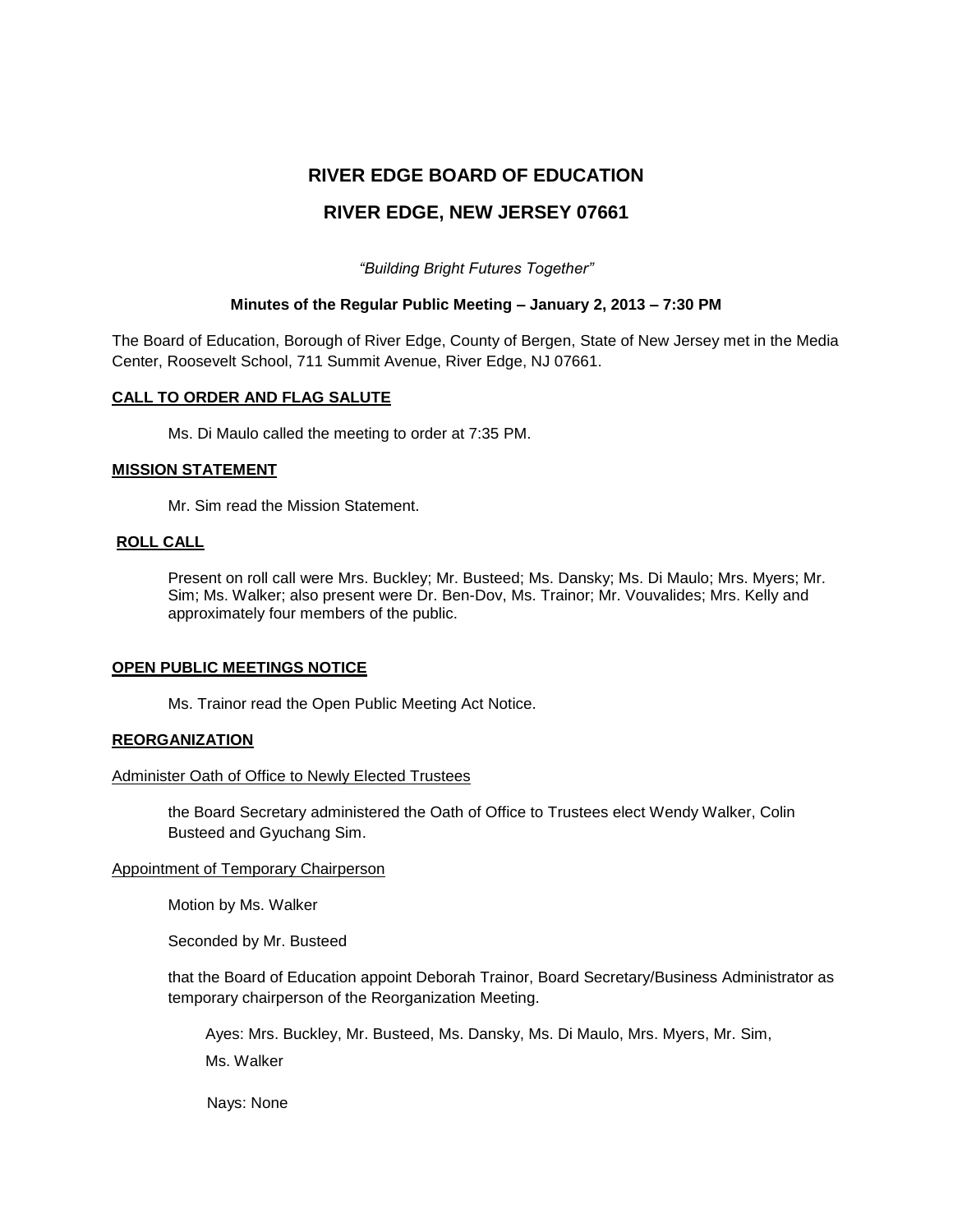# Election Results – November 6, 2012

Ms. Trainor will read the official results of the School Election held November 6, 2012.

Board of Education candidates for three full three year terms:

| Candidate            | <b>Total Votes Cast</b> |  |
|----------------------|-------------------------|--|
| Wendy Walker         | 1645                    |  |
| <b>Colin Busteed</b> | 1323                    |  |
| Gyuchang Sim         | 1024                    |  |
| Personal Choice      |                         |  |

# 2013 Board of Education and Expiration of Terms of Offices

| Trustee          | <b>Expiration of Terms</b> |
|------------------|----------------------------|
| Mary Kay Buckley | 2014                       |
| Sheli Dansky     | 2014                       |
| Colin Busteed    | 2015                       |
| Wendy Walker     | 2015                       |
| Gyuchang Sim     | 2015                       |
| Lucy Di Maulo    | 2013                       |
| Paris Myers      | 2013                       |

### Nomination and Election of President

Motion by Ms. Dansky

Seconded by Ms. Walker

The Board Secretary received nominations for the election of President of the Board. If there is more than one nomination the Board Secretary will call for a vote on the nominees. Since there was one nomination the Board Secretary cast one unanimous ballot for the election of Lucy Di Maulo as President of the Board.

Ayes: Mrs. Buckley, Mr. Busteed, Ms. Dansky, Ms. Di Maulo, Mrs. Myers, Mr. Sim, Ms. Walker

Nays: None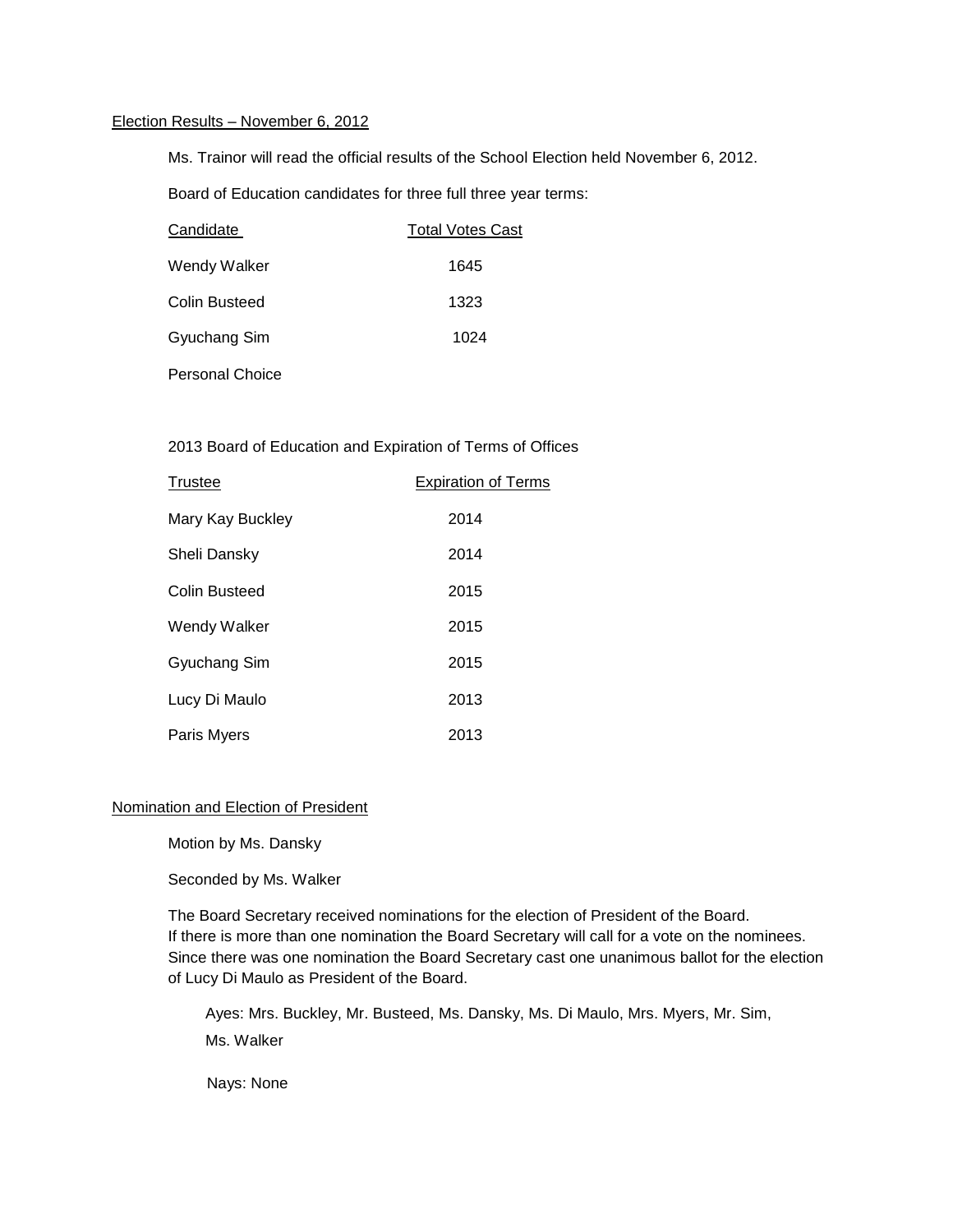### Nomination and Election of Vice-President

Motion by Mrs. Buckley

Seconded by Mr. Busteed

The Board Secretary received nominations for the election of Vice-President of the Board. If there is more than one nomination the Board Secretary will call for a vote on the nominees. Since there was one nomination the Board Secretary will cast one unanimous ballot for the election of Sheli Dansky as Vice-President of the Board.

Ayes: Mrs. Buckley, Mr. Busteed, Ms. Dansky, Ms. Di Maulo, Mrs. Myers, Mr. Sim, Ms. Walker

Nays: None

President, Lucy Di Maulo assumes Chair

### Meeting Time & Location

Motion by Mrs. Walker

Seconded by Mr. Busteed

that the Board of Education continues to hold regular public meetings as follows:

First Regular Public Meeting of the Month – First Wednesday of the month – Roosevelt School – 7:30 PM

Second Regular Public meeting of the Month – Third Wednesday of the month - Cherry Hill School – 7:30 PM

FURTHER, provision is also made for closed meetings immediately following each regular meeting for the purpose of discussing personnel matters or any other private matters if necessary.

FURTHER, the Secretary of this Board is hereby authorized and directed to give at least 48 hours advance notice of all the aforesaid meetings, and said notice shall (a) be delivered to the municipal building and the post office; (b) be delivered to the Board's officially designated newspapers circulated in the School District; and (c) filed with the clerk of the Borough of River Edge, all as provided for the pursuant to the Open Public Meetings Act, Chapter 231, Laws of the State of New Jersey 1975.

### Official Public Notice Newspapers

FURTHER, that the Board of Education designate the *Suburban/Town News* and *The Record* as the Official Newspapers for the Board of Education until the next organization meeting.

# Parliament Procedure

FURTHER, that the Board of Education meetings be governed by parliamentary procedure of Robert's Rules of Order.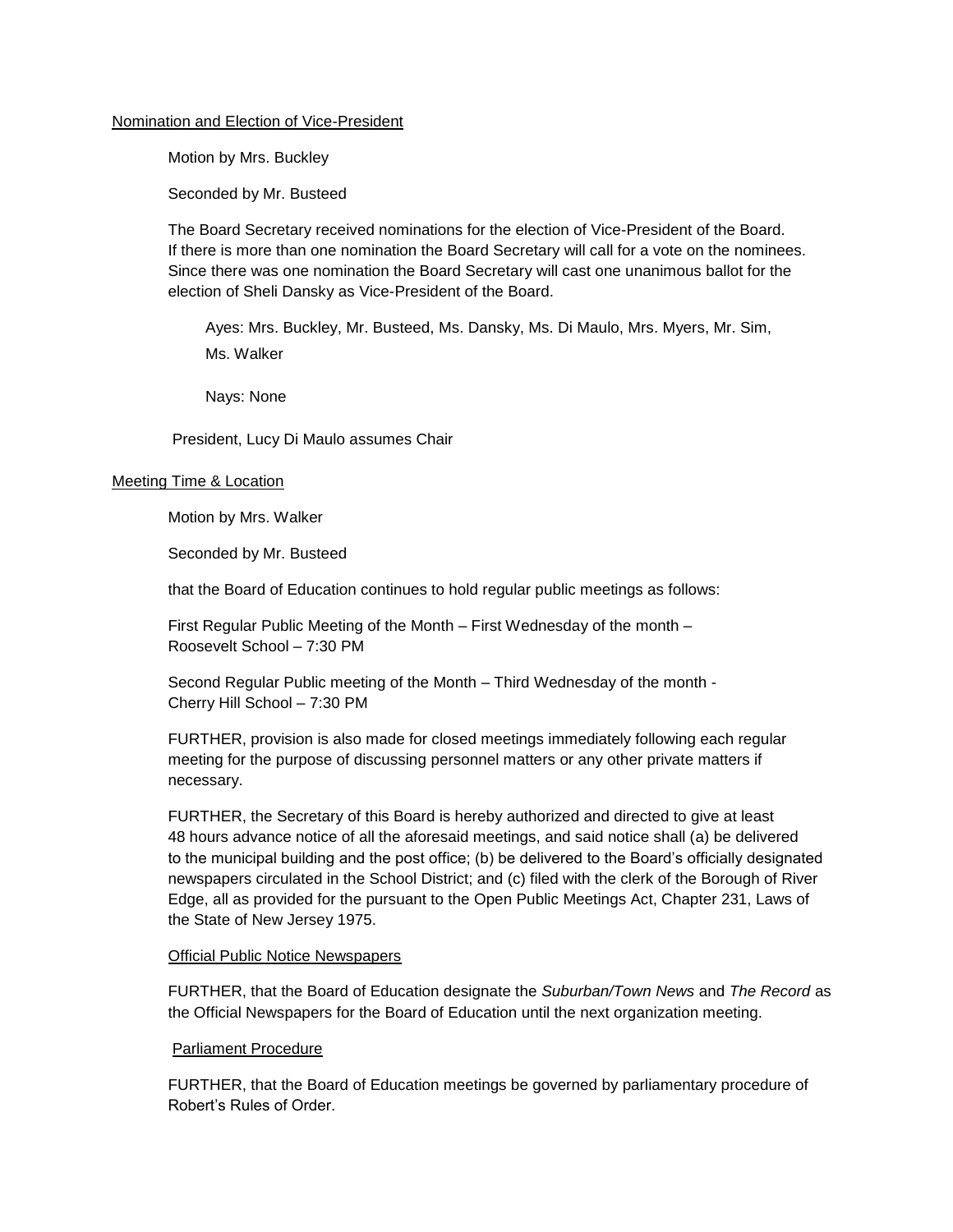### Rules, Regulations and Resolutions

FURTHER, that all rules, regulations and policies adopted in previous years, and not rescinded by the River Edge Board of Education be continued in full force and effect until altered, amended, modified or repealed by other resolutions of this Board.

### **Curricula**

FURTHER, that the Board of Education approve all current curriculum guides that have been developed in accordance with NJ Core Curriculum Content Standards and the Common Core State Standards until the next organization meeting.

### Mission Statement

FURTHER, that the Board of Education adapt the Mission Statement as follows:

The River Edge School District is a partnership of students, parents, staff, and community members. We are dedicated to providing a supportive environment in which all students can reach their maximum academic potential, while developing as responsible citizens who respect individuality. Our goals will be achieved because:

- curriculum and instruction are aligned with the New Jersey Core Curriculum Content Standards and the Common Core State Standards
- all decisions reflect the academic, social/emotional and physical needs of pre-K to sixth grade students
- cooperation and on-going communication exist between the school district and the community
- school administrators and the Board of Education work together to assess and adjust procedures in response to new mandates and the changing needs of the community

### School Ethics

FURTHER, that the Board of Education abide by the School Ethics Act and the Code of Ethics for School Board Members, pursuant to N.J.S.A.18A:12-21 et seq.

### Designation of Depositories & Signature Authorizations

FURTHER, that the Board of Education designate the Capital One Bank as the depository for funds for the Board of Education.

FURTHER, that the Board Secretary/Business Administrator and the Treasurer of School Monies be authorized and directed to maintain accounts for and on behalf of the Board in Capital One Bank and

FURTHER, that the Board of Education official warrants be signed by three of the following five:

President, Vice President, Board Secretary/Business Administrator, Treasurer of School Monies, Superintendent of Schools

### Designation of Savings and Depositories and Investment Authorization

FURTHER. that the Board of Education designate Capital One Bank and any other New Jersey Bank certified for municipal deposits under the Governmental Unit Depository Protection Act as official primary depositories for the River Edge Board of Education, and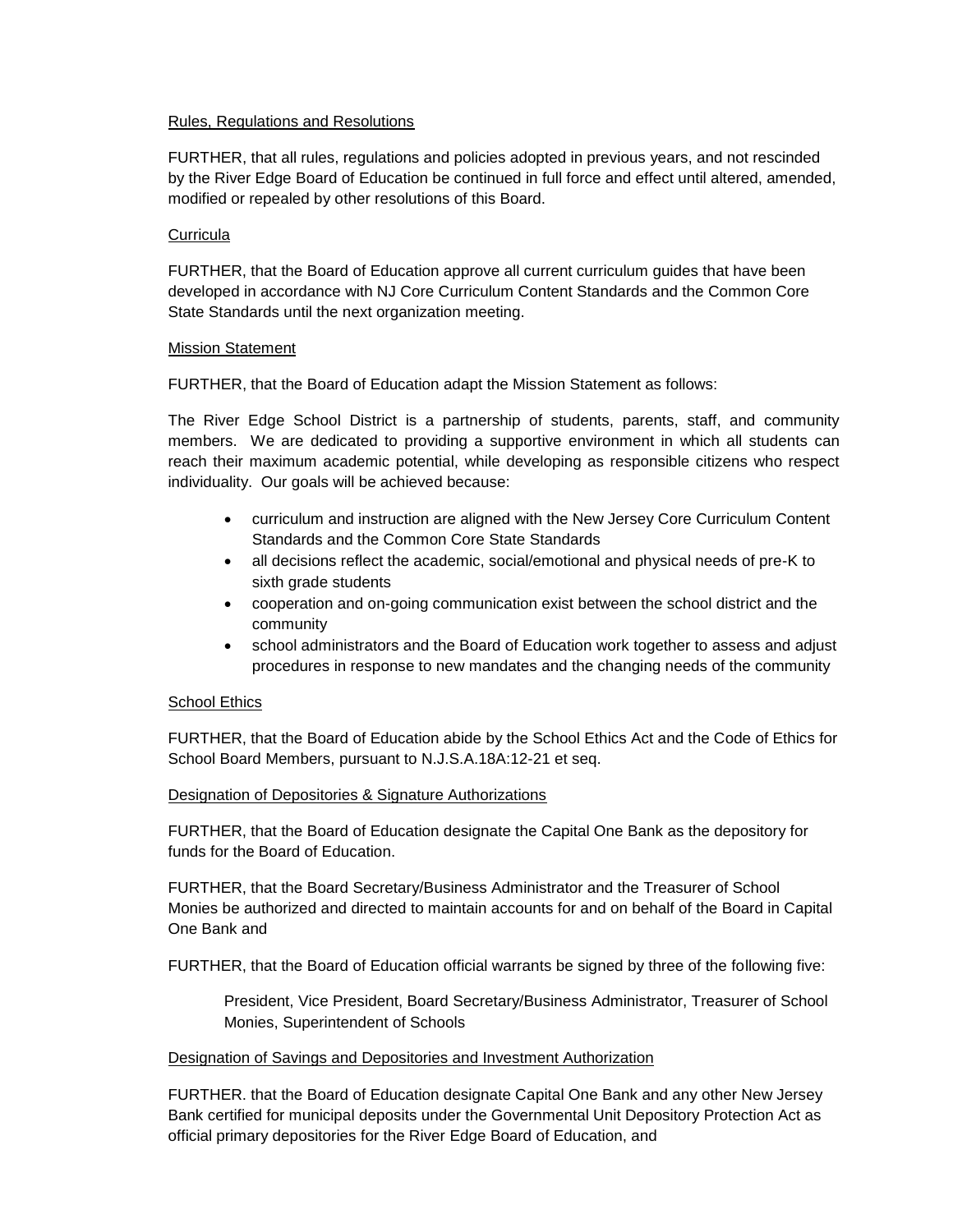FURTHER. that the Board of Education authorize the Board Secretary to invest available cash balances permissible according to the terms of the laws dealing with the Board of Education Municipal Investments, and

### Approval of Legal Depositories – Bank for Deposits/Withdrawals/Safe Deposit Box

BE IT RESOLVED that the Board of Education authorize the Business Administrator to invest school district funds within statutory limitations.

BE IT FURTHER RESOLVED that the Board of Education approves the district's participation in the Bergen County Banking Consortium (BCBANC) and authorize the School Business Administrator to serve as a trustee until the next organization meeting.

BE IT FURTHER RESOLVED that the Board of Education approves the designated signatures on the above accounts as outlined in the attached document. Board President and Vice President names will be added following election by the Board at tonight's meeting, as recommended by the Superintendent.

### Signature Authorization – Taxes, Payroll, Insurance

FURTHER, that the President or Vice President in his/her absence, and the Board Secretary/Business Administrator or Superintendent in his/her absence, and the Treasurer of School Monies, be authorized and directed to execute warrants without further action on the part of the Board of the payment, when due, for salaries of all employees of the Board and for withholding taxes, pension funds, medical insurance plans, property insurance, social security, New Jersey Unemployment Insurance, and

# Office Account Signatures

FURTHER, that the Board of Education Office Account Warrants be signed by any two of the following three signatures:

- Deborah Trainor, Board Secretary/Business Administrator
- Dr. Tova Ben-Dov, Superintendent of Schools
- Dawn Maccaquano, Alternate

FURTHER, that the maximum allowable amount per warrant be established at \$125.00 providing all necessary claims are found to be in order according to law, and

### Designation of Board Auditor, and

FURTHER, that the Board of Education designate Gary Higgins, Lerch Vinci & Higgins, as Board Auditor until the next organization meeting.

# Designation Board Attorney

WHEREAS, the law firm of Fogarty & Hara, Esqs. has the expertise and experience to provide professional services to the River Edge Board of Education; and,

BE IT RESOLVED, that the River Edge Board of Education appoints the law firm of Fogarty & Hara, Esqs. as the Board Attorneys until the next organization meeting at the following rates: \$165.00 Partner and \$145.00 Associate.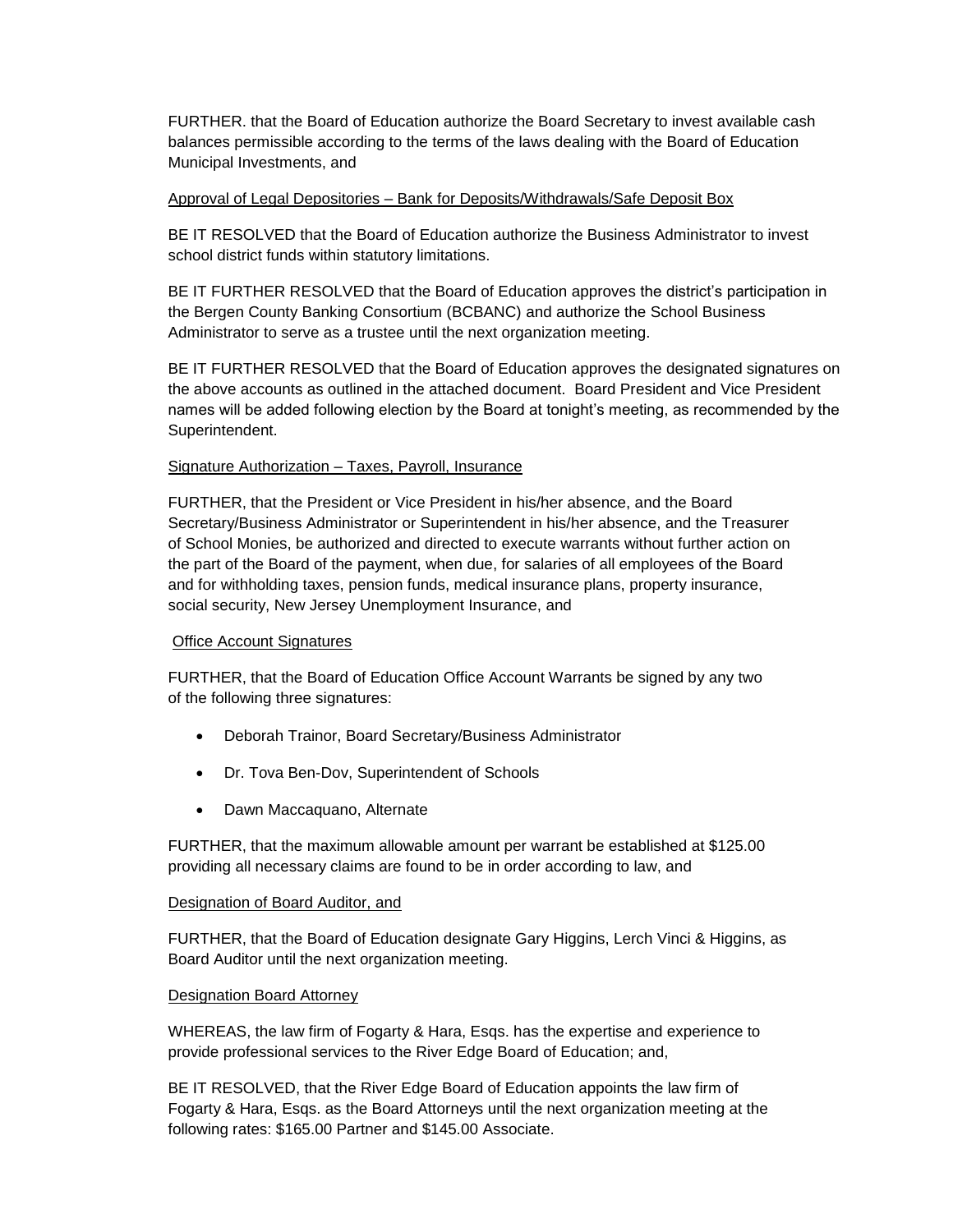### Designation Board Architect

FURTHER, that the Board of Education designate DiCara Rubino Architects, as Board Architect until the next organization meeting.

### Designation Board Insurance Agencies

FURTHER, that the Board of Education designate Parsells Agency, Inc. of Closter, New Jersey as the Broker for NESBIG Insurance Fund.

FURTHER, that the Board of Education designate LDP Consulting Group, Inc. of Lambertville, New Jersey as the Broker of Record for the Dental Benefits.

### Designation School District Consulting Physician

FURTHER, that the Board of Education designate Dr. Yvonne Driscoll as Board School Physician for a fee of \$3,500 until the next organization meeting.

### Designation Board Secretary

FURTHER, that the Board of Education designate Deborah Trainor as Board Secretary until the next organization meeting.

### Designation Affirmative Action Officers

FURTHER, that the Board of Education designate Denise Heitman, Affirmative Action Officer, for the River Edge School District until the next organization meeting.

### Designation 504 Coordinator

FURTHER, that the Board of Education designate Tara Benevento as 504 Coordinator until the next organization meeting.

### Designation Attendance Officer

FURTHER, that the Board of Education designate Anthony Vouvalides, Attendance Officer, until the next organization meeting.

### Designation Homeless Student Liaison

FURTHER, that the Board of Education approve Anthony Vouvalides, Homeless Student Liaison, for the River Edge School District until the next organization meeting.

### Designation Psychologist

FURTHER, that the Board of Education designate MaryAnn Durante, Psychologist, until the next organization meeting.

### Designation District Anti-Bullying Coordinator

FURTHER, that the Board of Education designate Beth Rosen, District Anti-Bullying Coordinator, until the next organization meeting.

### Designation Treasurer of School Funds

FURTHER, that the Board of Education designate Antoinette Kelly as Treasurer of School funds until the next organization meeting.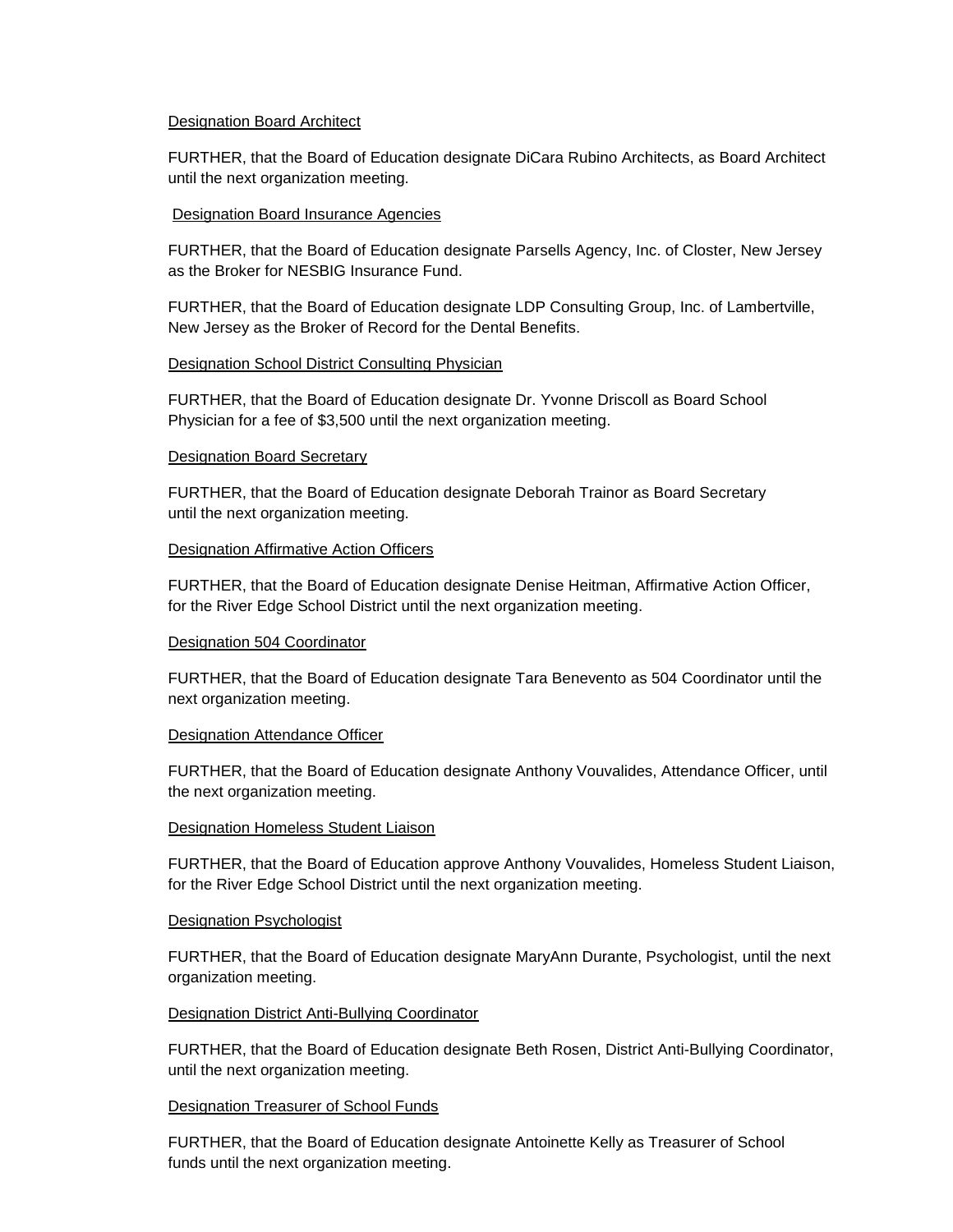### Tri-District Interlocal Agreement

FURTHER, that the Board of Education renew the Interlocal Agreement with the River Dell School District for the coordination of curriculum services between River Dell, Oradell and River Edge School Districts until the next organization meeting.

### Ball Field Maintenance Interlocal Agreement

FURTHER, that the Board of Education renew the Interlocal Agreement with the Borough of River Edge for Ball Field Maintenance.

### Designate Purchasing Agent

WHEREAS, the recent changes to the Public School Contracts Law gave Boards of Education the ability to increase their bid threshold up to \$36,000; and

WHEREAS, N.J.S.A. 18A:18A-3A, permits an increase in the bid threshold if a Qualified Purchasing Agent is appointed as well as granted the authorization to negotiate and award such contracts below the bid threshold: and

WHEREJ.A.C. 5:34-5 et seq. establishes the criteria for qualifying as Qualified Purchasing Agent; and

WHEREAS, Deborah Trainor possesses the designation of Qualified Purchasing Agent as issued by the Director of the Division of Local Government Services in accordance with N.J.A.C. 5:34-5 et seq.: and

WHEREAS, River Edge Board of Education desires to increase the bid threshold as provided in N.J.S.A. 18A:18A-3; now, therefore, be it

RESOLVED, that the governing body of the River Edge Board of Education in the County of Bergen, in the State of New Jersey hereby increases its bid threshold to \$36,000; and be it further

RESOLVED, that the governing body hereby appoints Deborah Trainor as the Qualified Purchasing Agent to exercise the duties of a purchasing agent pursuant to N.J.S.A. 18A:18A-2b, with specific relevance to the authority, responsibility, and accountability of the purchasing activity of the Board of Education; and be it further

RESOLVED, that in accordance with the N.J.A.C. 5:34-5.2 the Board of Education Secretary is hereby authorized and directed to forward a certified copy of this resolution and a copy of Deborah Trainor's certification to the Director of the Division of Local Government Services.

### Travel and Expense Reimbursement

WHEREAS, River Edge School District Policy and NJAC 6A:23B-1.2 (b) provides that the Board of Education shall establish in the annual school budget a maximum expenditure amount that may be allotted for such travel and expense reimbursement until the next organization meeting.

NOW, THEREFORE BE IT RESOLVED, that the River Edge Board of Education hereby establishes the school district travel maximum at the sum of \$25,000.00 until the next organization meeting and

BE IT FURTHER RESOLVED that the School Business Administrator shall track and record these costs to insure that the maximum amount is not exceeded.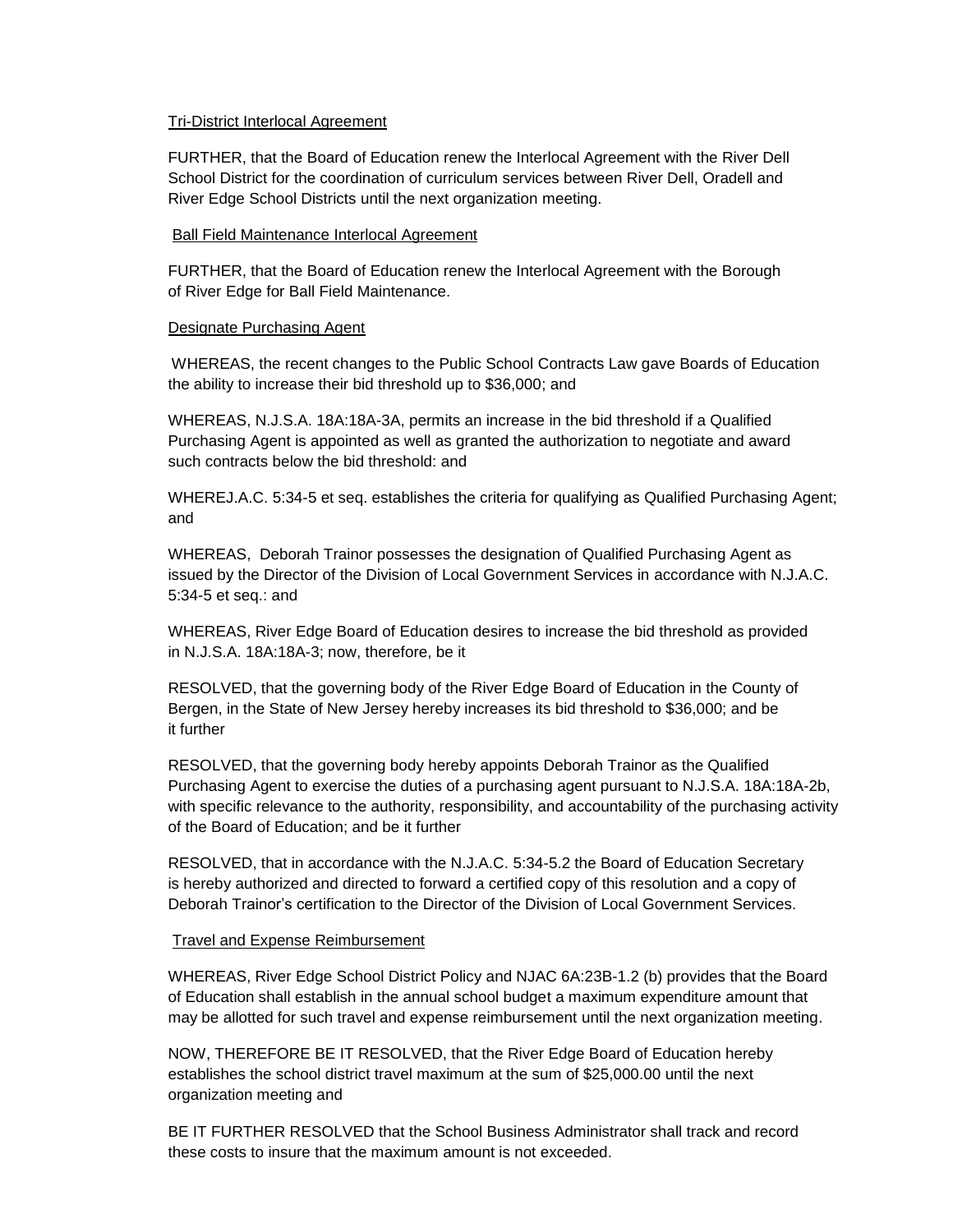### AHERA Coordinator

FURTHER, that the Board of Education designate Environmental Design, Inc. to become the designated person to ensure compliance with the Asbestos Hazard Emergency Response Act (AHERA) until the next organization meeting.

### Membership in Bergen County Region V

FURTHER, that the Board of Education continue its membership in the Bergen County Region V Council for Special Education, does hereby accept, adopt and agree to comply with the Region V by-laws; designates the District Superintendent as its representative to Region V; and empowers her to cast all votes and take all other actions necessary to represent its interest in Region V; until the next organization meeting and

FURTHER, approve the Joint Transportation Agreement for all River Edge students who are transported through Region V.

Ayes: Mrs. Buckley, Mr. Busteed, Ms. Dansky, Ms. Di Maulo, Mrs. Myers, Mr. Sim, Ms. Walker

Nays: None

### **SPECIAL/DISCUSSION ITEMS**

Public Comments on Agenda Items – None

Presentation of the Elements of the Board Secretary and Treasurer's Report Debbie Trainor-Business Administrator and Antoinette Kelly-Treasurer

Ms. Trainor and Mrs. Kelly explained the breakdown of the Board Secretary and Treasurer's Report. Ms. Trainor explained that Mrs. Kelly's job is to reconcile the cash the district has in the bank to the numbers that are in the general ledger. They gave an overview of the Balance Sheet, Interim Statements, Statement of Appropriations, Budget Transfers, Monthly Transfer Report and the Report of the Treasurer. Ms. Trainor and Mrs. Kelly answered questions the Board had on the presentation.

### **REPORTS**

### **SUPERINTENDENT**

Dr. Ben-Dov reported on the following:

- Today was the first day back from the Holiday Recess. The children looked eager and ready to learn and enjoyed being back at school.
- Dr. Ben-Dov met with the chief of police on Thursday, December 20, 2012 to receive recommendations for the physical needs in the building and protocols of safety. Dr. Ben-Dov stated there needs to be a balance between normalcy and being safe. The Building and Grounds committee will meet on January 8, 2013. Estimates of the proposed safety features will be discussed. The Building and Grounds Committee will then make recommendations to the full Board.
- Training for administrators for Stronge Model is January 28, 2013 and February 5, 2013. Training for pilot teachers will be held in early February. Technology needs to implement this model will be evaluated and possibly provided by River Dell personnel.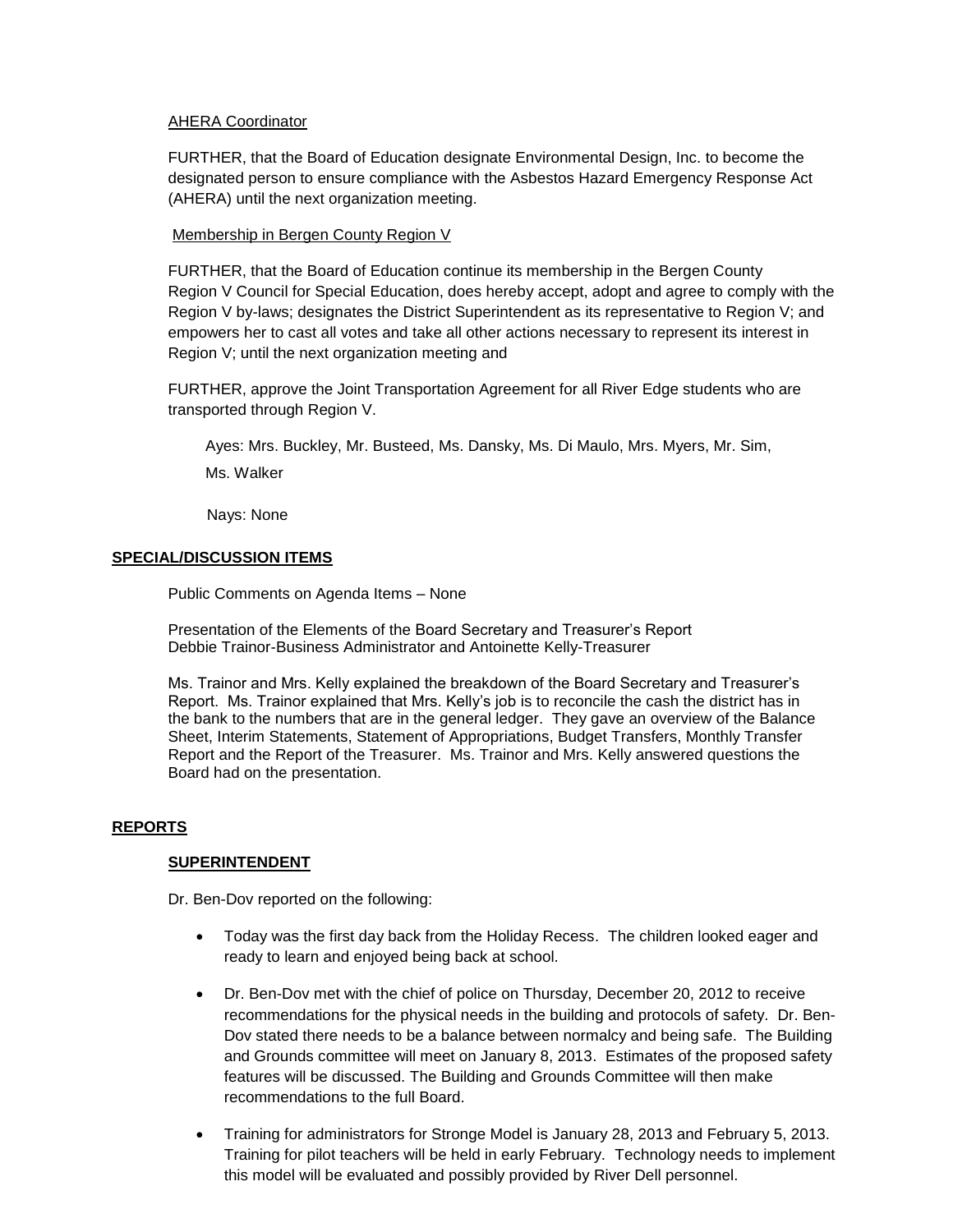- The Student Board Meeting will be held on Wednesday, February 27, 2013.
- Mid-year review for Non-Tenured Personnel will take place during a closed session at the January 23<sup>rd</sup> Board Meeting.

### **PRINCIPAL**

Mr. Vouvalides reported on the following:

- The Roosevelt Winter Concert was held on Wednesday, December 19, 2012 at 2:00pm
- Mr. Vouvalides thanked and commended the staff on how they handled the crisis situation with the children regarding the Sandy Hook Elementary School shooting.

### **BOARD SECRETARY**

Ms. Trainor had nothing to report on

### **PRESIDENT**

Ms. Di Maulo reported on the following:

- Ms. Di Maulo informed the board they need to pick a date for Ethics Training. The board picked March 6, 2013, April 3, 2013, April 17, 2013, and May 1, 2013 as some possible dates. Ms. Di Maulo will speak with Mr. Annunziata to see what works best with him.
- The Board needs to pick a date to meet with Mr. Feldman, the Tri-District Supervisor, to learn about the discussions at the Tri-District meetings.

# **COMMITTEES**

 Ms. Dansky informed the Board on New Jersey School Board Association's Special Education Task Force

# **MOTIONS TO BE ACTED UPON**

### **ADMINISTRATION/POLICY**

Motion by Mr. Busteed

Seconded by Mrs. Buckley

that the Board of Education approve Tova Ben-Dov, Superintendent, and Denise Heitman, Principal, to attend NJASA TECHSPO Conference in Atlantic City, NJ, January 31- February 1, 2013.

**WHEREAS**, The New Jersey School Boards Association and the National School Boards Association have declared January 2013 to be School Board Recognition Month, a time that all residents might acknowledge the contributions made by our local school board members; and

**WHEREAS,** The River Edge Board of Education is one of more than 600 local school boards in New Jersey that sets policies and oversees operations for public school districts; and

**WHEREAS,** The River Edge Board of Education embraces the goal of highquality education for all New Jersey public school students; and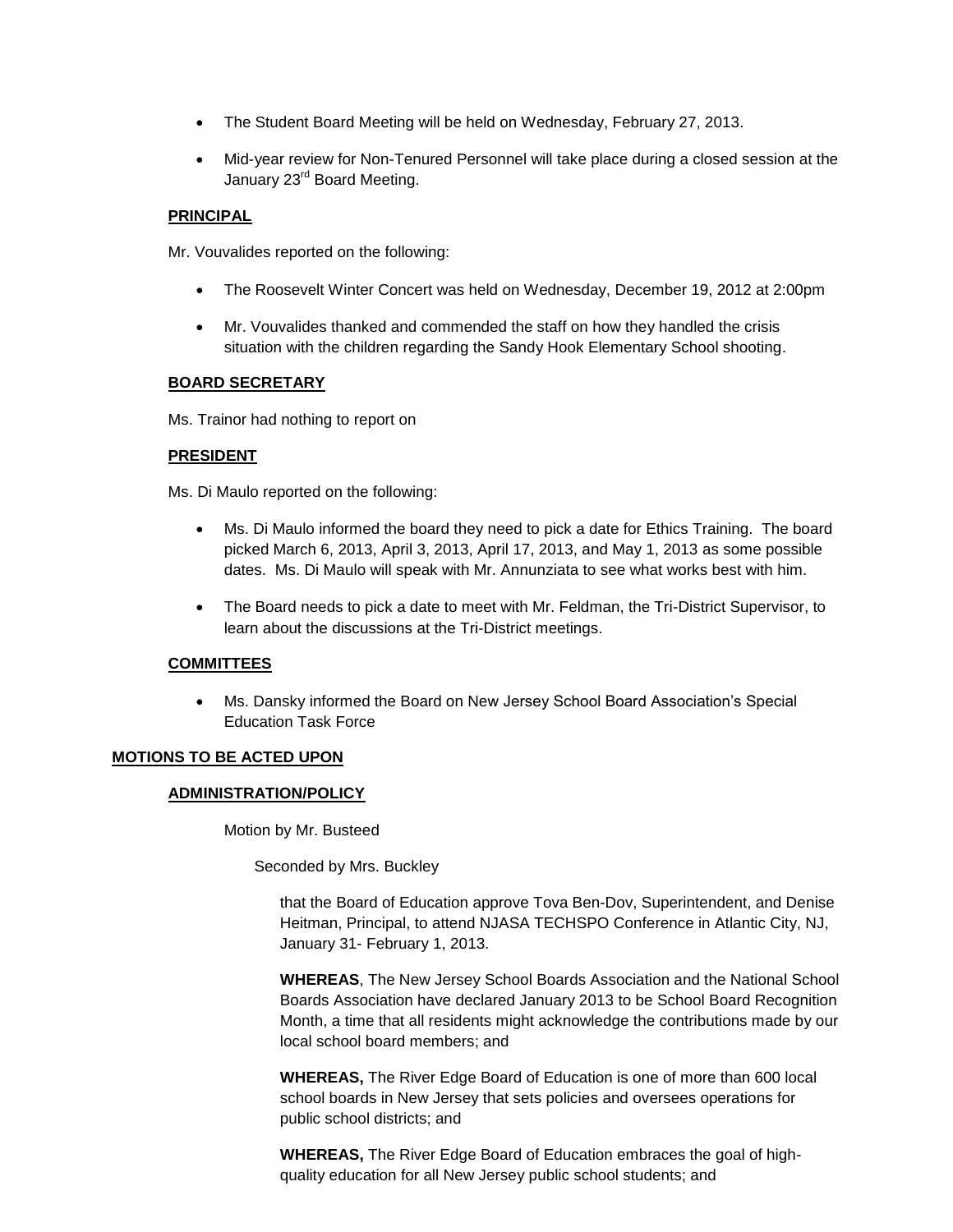**WHEREAS**, New Jersey's local school boards help determine community goals for the education of 1.4 million children in Pre-Kindergarten through  $12<sup>th</sup>$  grade; and

**WHEREAS,** New Jersey's 4,800 local school board members, who receive no remuneration for their services, act as advocates for public school students as they work with administrators, teachers and parents for the betterment of public education; and

**WHEREAS,** School boards strive to provide the resources necessary to meet the needs of all students, including those with special needs; and

**WHEREAS,** Boards of Education provide accountability to the public; they communicate the needs of the school district to the public; and they convey to school administrators the public's expectations for the schools; and

**WHEREAS**, New Jersey can take pride in its schools, which rank among the nation's best in indicators such as high school graduation rates, class size, college entrance exam participation, and Advanced Placement offerings and test scores. Now, therefore, be it

**RESOLVED,** That the River Edge Board of Education, does hereby recognize the services of local school board members throughout New Jersey as we join communities statewide in observing January 2013 as SCHOOL BOARD RECOGNITION MONTH; and be it further

**RESOLVED,** That the River Edge Board of Education urges all New Jersey citizens to work with their local boards of education and public school staffs toward the improvement of our children's education.

that the Board of Education approve the following fire and evacuation drills: (Addendum)

| School                    | <b>Dates</b>                                                      |
|---------------------------|-------------------------------------------------------------------|
| <b>Cherry Hill School</b> | December 18, 2012 Fire Drill<br>December 19, 2012 Lock Down Drill |
| Roosevelt School          | December 5, 2012 Fire Drill<br>December 13, 2012 Bomb Threat      |

that the Board of Education approve the staff development training as per the schedules for January 2013 including relevant mileage reimbursement. (Addendum)

that the Board of Education approves the following class trip:

| <b>Date</b> | <b>School</b>         | Grade | <b>Destination</b>                               | <b>Cost to District</b> |
|-------------|-----------------------|-------|--------------------------------------------------|-------------------------|
|             | $4/24/13$ Cherry Hill | 4     | <b>Liberty Science Center</b><br>Jersey City, NJ | \$1,925.00              |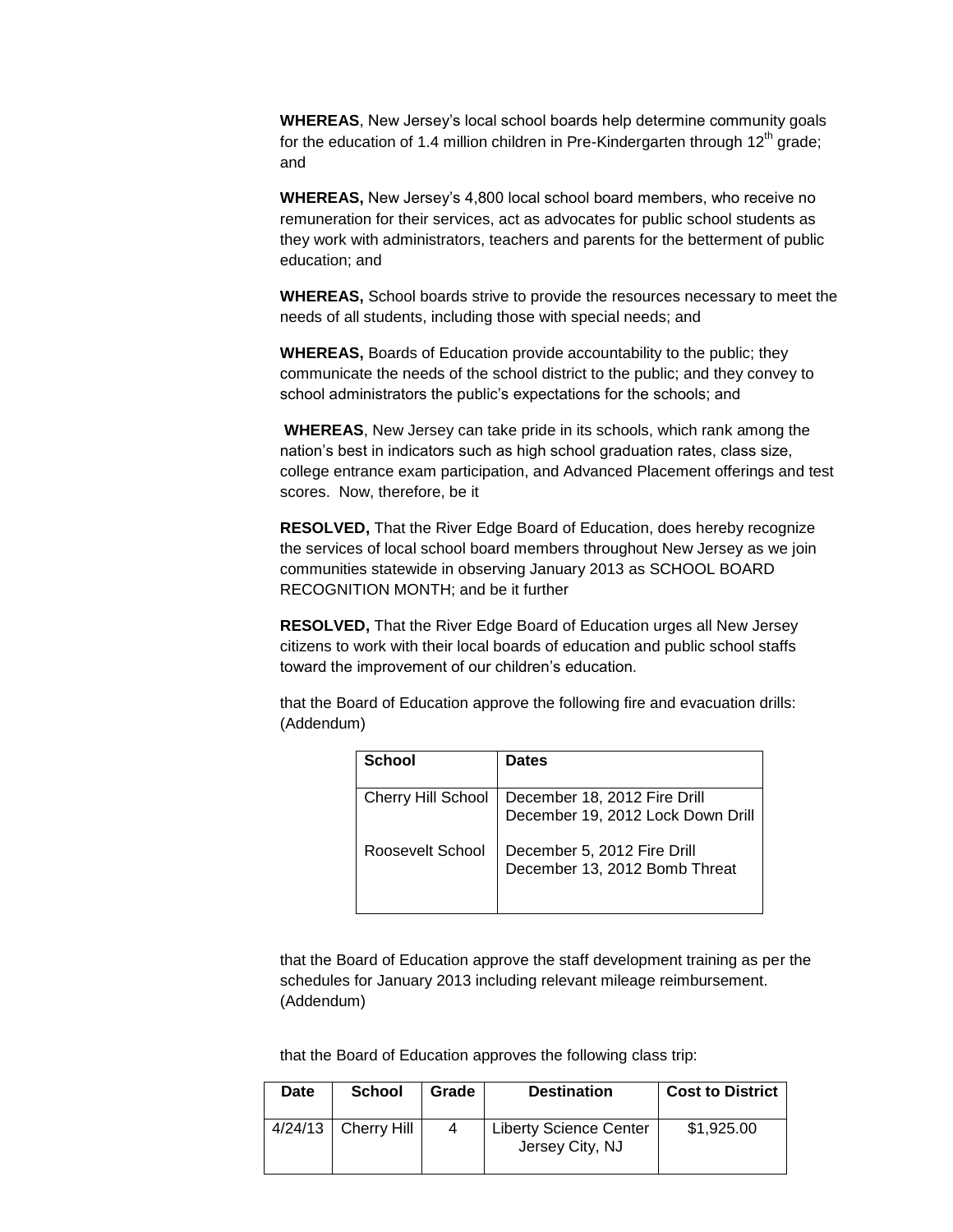Ayes: Mrs. Buckley, Mr. Busteed, Ms. Dansky, Ms. Di Maulo, Mrs. Myers, Mr. Sim, Ms. Walker

Nays: None

Motion by Mrs. Buckley

Seconded by Mr. Sim

BE IT RESOLVED that the River Edge Board of Education (hereinafter referred to as the "Board") hereby affirms the Superintendent's decision in HIB Investigation Number 2012-3 and 2012-4 for the reasons set forth in the Superintendent's decision to the students' parents, and directs the Business Administrator/Board Secretary to transmit a copy of the Board's decision to the affected students' parents forthwith.

Ayes: Mrs. Buckley, Mr. Busteed, Ms. Dansky, Ms. Di Maulo, Mr. Sim

Nays: None

Abstained: Mrs. Myers, Ms. Walker

#### **CURRICULUM/EDUCATION**

#### **BUILDINGS & GROUNDS**

Motion by Mr. Sim

Seconded by Ms. Dansky

that the Board of Education authorize the Board Secretary to place a legal advertisement in The Record on January 10, 2013 for sealed bids for the Bathroom Renovations at Cherry Hill School. The bids are to be opened and read on January 31, 2013 at 10:30 AM at the River Edge School Board of Education office, 410 Bogert Road, River Edge, New Jersey.

that the Board of Education approve tuition at \$75.00 per enrichment class for the 2013 Summer Enrichment Program.

**WHEREAS**, NJAC 6A:23A-5.3 provides that a school district may request a waiver of compliance with respect to the district's participation in the Special Education Medicaid Initiative (SEMI) Program for the 2013-14, and

**WHEREAS,** the River Edge Board of Education desires to apply for this waiver due to the fact that it projects having fewer than 40 Medicaid eligible classified students.

**NOW THEREFORE BE IT RESOLVED**, that the River Edge Board Of Education hereby authorized the Chief School Administrator to submit to the Executive County Superintendent of Schools in the County of Bergen an appropriate waiver of the requirements of NJAC 6A23A-5.3 for the 2013-2014 school year.

that the Board of Education accept, with regret, the resignation of Lucia Moran, part-time Instructional Aide, effective January 15, 2013.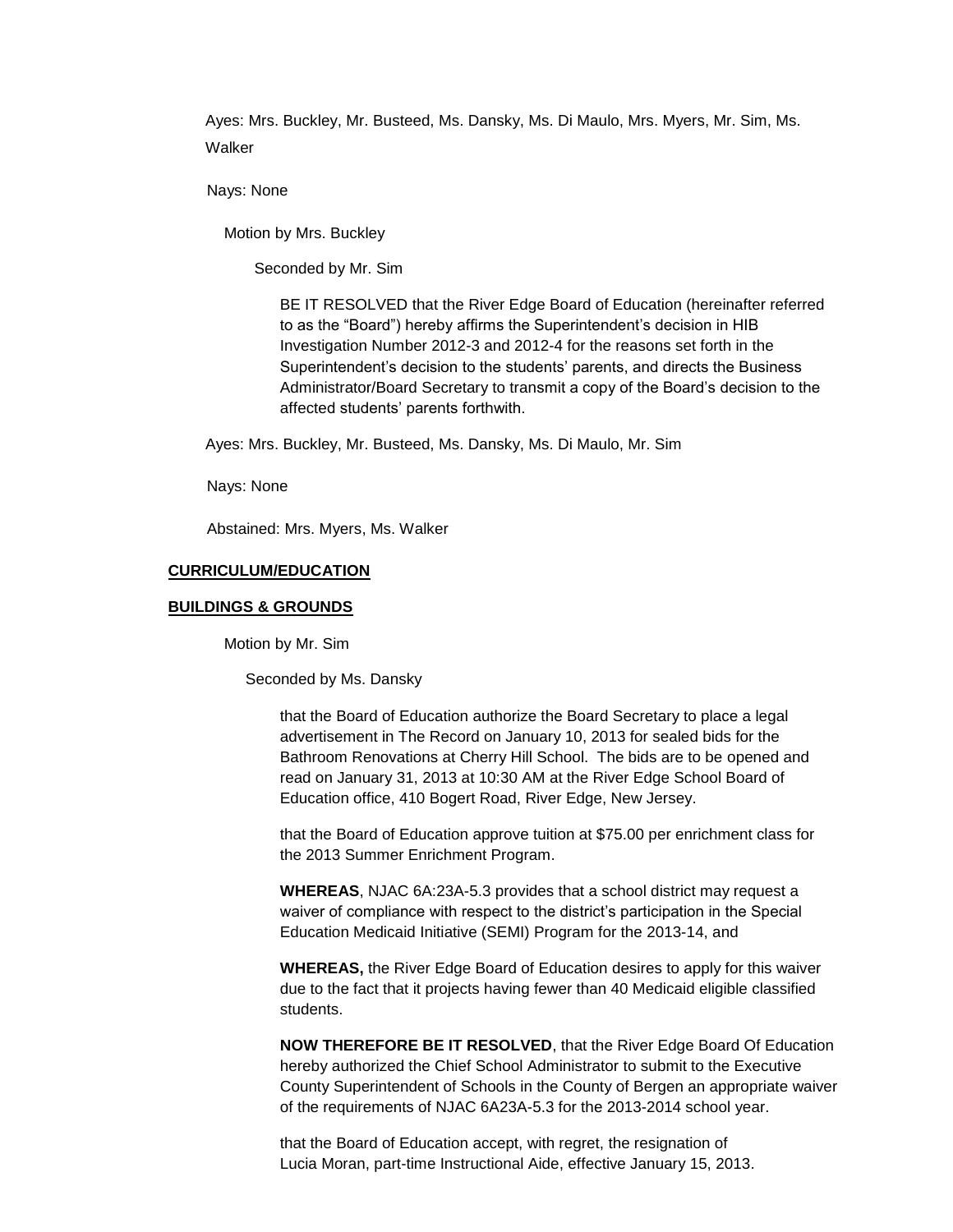that the Board of Education approve the 2012-2013 Joint Transportation Agreement between Northern Valley Regional School District (Host) Region V/ River Edge (Joiner). (Addendum)

that the Board of Education approve the following Quote Contracts for ABC Transporters. (Addendum)

| Route # | <b>Transporter</b>           | <b>Per Diem</b> |
|---------|------------------------------|-----------------|
| 2009    | <b>Tenafly Middle School</b> | \$78.00         |
| 2010    | <b>Bryan School</b>          | \$87.00         |

Ayes: Mrs. Buckley, Mr. Busteed, Ms. Dansky, Ms. Di Maulo, Mrs. Myers, Mr. Sim, Ms. Walker

Nays: None

### **PUBLIC DISCUSSION**

### **CLOSED SESSION**

Motion by Ms. Dansky

Seconded by Mr. Busteed

that the Board of Education convene into closed session at 9:35 PM to discuss contracts.

Ayes: Mrs. Buckley, Mr. Busteed, Ms. Dansky, Ms. Di Maulo, Mrs. Myers, Mr. Sim, Ms. Walker

Nays: None

#### **RECONVENE**

Motion by Mrs. Myers

Seconded by Ms. Walker

that the Board of Education reconvene the regular public meeting at 10:15 PM.

Ayes: Mrs. Buckley, Mr. Busteed, Ms. Dansky, Ms. Di Maulo, Mrs. Myers, Mr. Sim, Ms. Walker

Nays: None